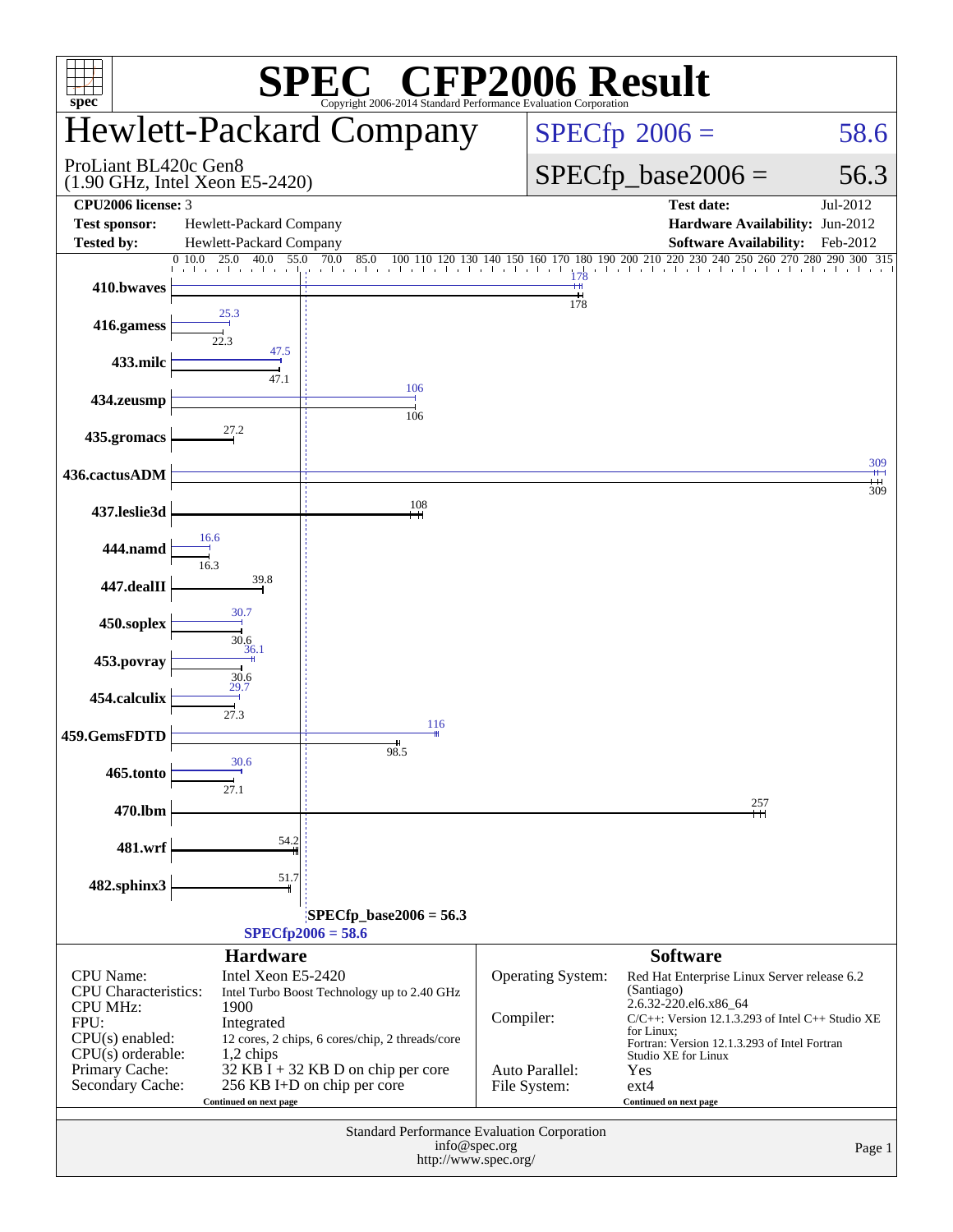

### Hewlett-Packard Company

#### $SPECTp2006 = 58.6$

#### ProLiant BL420c Gen8

(1.90 GHz, Intel Xeon E5-2420)

 $SPECfp\_base2006 = 56.3$ 

| <b>CPU2006 license: 3</b>                                                  |                                                                                                                                                        |                                                                                    | <b>Test date:</b><br>$Jul-2012$                            |
|----------------------------------------------------------------------------|--------------------------------------------------------------------------------------------------------------------------------------------------------|------------------------------------------------------------------------------------|------------------------------------------------------------|
| <b>Test sponsor:</b>                                                       | Hewlett-Packard Company                                                                                                                                |                                                                                    | <b>Hardware Availability: Jun-2012</b>                     |
| <b>Tested by:</b>                                                          | Hewlett-Packard Company                                                                                                                                |                                                                                    | <b>Software Availability:</b><br>Feb-2012                  |
| L3 Cache:<br>Other Cache:<br>Memory:<br>Disk Subsystem:<br>Other Hardware: | 15 MB I+D on chip per chip<br>None<br>96 GB (12 x 8 GB 2Rx4 PC3-12800R-11, ECC, running<br>at 1333 MHz and CL9)<br>2 x 146 GB 15 K SAS, RAID 0<br>None | <b>System State:</b><br><b>Base Pointers:</b><br>Peak Pointers:<br>Other Software: | Run level 3 (multi-user)<br>$64$ -bit<br>$64$ -bit<br>None |

**[Results Table](http://www.spec.org/auto/cpu2006/Docs/result-fields.html#ResultsTable)**

| Results Table     |                |              |                |       |                |              |                |              |                |              |                |              |
|-------------------|----------------|--------------|----------------|-------|----------------|--------------|----------------|--------------|----------------|--------------|----------------|--------------|
|                   | <b>Base</b>    |              |                |       |                |              | <b>Peak</b>    |              |                |              |                |              |
| <b>Benchmark</b>  | <b>Seconds</b> | <b>Ratio</b> | <b>Seconds</b> | Ratio | <b>Seconds</b> | <b>Ratio</b> | <b>Seconds</b> | <b>Ratio</b> | <b>Seconds</b> | <b>Ratio</b> | <b>Seconds</b> | <b>Ratio</b> |
| 410.bwayes        | 75.7           | 180          | 76.7           | 177   | 76.5           | 178          | 76.3           | 178          | 77.3           | 176          | 75.9           | 179          |
| 416.gamess        | 879            | 22.3         | 877            | 22.3  | 879            | 22.3         | 774            | 25.3         | 774            | 25.3         | 777            | 25.2         |
| $433$ .milc       | 195            | 47.1         | 195            | 47.1  | 196            | 46.9         | <u>193</u>     | 47.5         | 193            | 47.5         | 192            | 47.7         |
| $434$ . zeusmp    | 85.7           | 106          | 85.7           | 106   | 85.5           | 106          | 85.7           | 106          | 85.7           | 106          | 85.5           | 106          |
| 435.gromacs       | 262            | 27.2         | 262            | 27.2  | 265            | 27.0         | 262            | 27.2         | 262            | 27.2         | 265            | 27.0         |
| 436.cactusADM     | 38.7           | 309          | 39.1           | 305   | 38.5           | 310          | 38.3           | 312          | 38.9           | 307          | 38.7           | <u>309</u>   |
| 437.leslie3d      | 90.1           | 104          | 85.9           | 109   | 87.1           | 108          | 90.1           | 104          | 85.9           | 109          | 87.1           | <b>108</b>   |
| 444.namd          | 491            | 16.3         | 490            | 16.4  | 491            | 16.3         | 482            | 16.6         | 482            | 16.6         | 482            | 16.6         |
| 447.dealII        | 288            | 39.8         | 287            | 39.8  | 289            | 39.6         | 288            | 39.8         | 287            | 39.8         | 289            | 39.6         |
| $450$ .soplex     | 272            | 30.7         | 273            | 30.6  | 274            | 30.5         | 272            | 30.7         | 272            | 30.7         | 272            | 30.6         |
| 453.povray        | 174            | 30.6         | 174            | 30.6  | 175            | 30.3         | 151            | 35.1         | <u>147</u>     | 36.1         | 147            | 36.1         |
| $454$ calculix    | 302            | 27.3         | 301            | 27.4  | 303            | 27.3         | 278            | 29.7         | 278            | 29.7         | 280            | 29.5         |
| 459.GemsFDTD      | 108            | 98.5         | 108            | 98.1  | 107            | 99.6         | 91.8           | <u>116</u>   | 91.2           | 116          | 92.2           | 115          |
| 465.tonto         | 362            | 27.2         | 365            | 27.0  | 363            | 27.1         | 322            | 30.6         | 321            | 30.6         | 324            | 30.4         |
| 470.1bm           | 54.0           | 254          | 53.0           | 259   | 53.4           | 257          | 54.0           | 254          | 53.0           | 259          | 53.4           | 257          |
| 481.wrf           | 203            | 55.0         | 206            | 54.2  | 209            | 53.4         | 203            | 55.0         | 206            | 54.2         | 209            | 53.4         |
| $482$ .sphinx $3$ | 381            | 51.2         | 377            | 51.7  | 377            | 51.7         | 381            | 51.2         | 377            | 51.7         | 377            | 51.7         |

Results appear in the [order in which they were run.](http://www.spec.org/auto/cpu2006/Docs/result-fields.html#RunOrder) Bold underlined text [indicates a median measurement.](http://www.spec.org/auto/cpu2006/Docs/result-fields.html#Median)

#### **[Operating System Notes](http://www.spec.org/auto/cpu2006/Docs/result-fields.html#OperatingSystemNotes)**

Stack size set to unlimited using "ulimit -s unlimited" Transparent Huge Pages enabled with: echo always > /sys/kernel/mm/transparent\_hugepage/enabled

#### **[Platform Notes](http://www.spec.org/auto/cpu2006/Docs/result-fields.html#PlatformNotes)**

 BIOS configuration: HP Power Profile set to Maximum Performance Sysinfo program /mnt/store/cpu2006/Docs/sysinfo \$Rev: 6775 \$ \$Date:: 2011-08-16 #\$ 8787f7622badcf24e01c368b1db4377c running on bl420c-cpu Tue Jul 17 18:49:17 2012

This section contains SUT (System Under Test) info as seen by

Continued on next page

Standard Performance Evaluation Corporation [info@spec.org](mailto:info@spec.org) <http://www.spec.org/>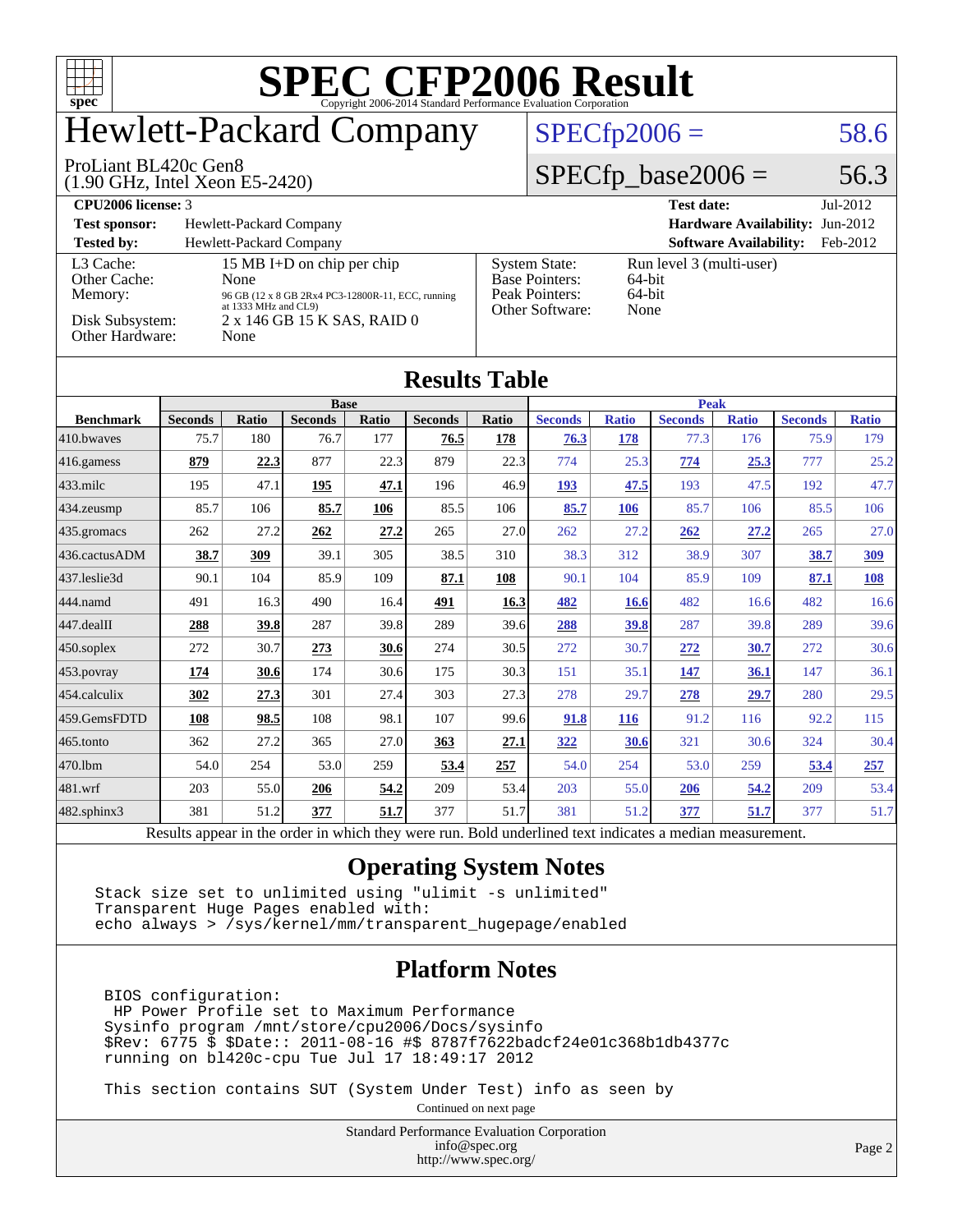

### Hewlett-Packard Company

 $SPECTp2006 = 58.6$ 

(1.90 GHz, Intel Xeon E5-2420) ProLiant BL420c Gen8

 $SPECTp\_base2006 = 56.3$ 

**[Test sponsor:](http://www.spec.org/auto/cpu2006/Docs/result-fields.html#Testsponsor)** Hewlett-Packard Company **[Hardware Availability:](http://www.spec.org/auto/cpu2006/Docs/result-fields.html#HardwareAvailability)** Jun-2012 **[Tested by:](http://www.spec.org/auto/cpu2006/Docs/result-fields.html#Testedby)** Hewlett-Packard Company **[Software Availability:](http://www.spec.org/auto/cpu2006/Docs/result-fields.html#SoftwareAvailability)** Feb-2012

**[CPU2006 license:](http://www.spec.org/auto/cpu2006/Docs/result-fields.html#CPU2006license)** 3 **[Test date:](http://www.spec.org/auto/cpu2006/Docs/result-fields.html#Testdate)** Jul-2012

#### **[Platform Notes \(Continued\)](http://www.spec.org/auto/cpu2006/Docs/result-fields.html#PlatformNotes)**

 some common utilities. To remove or add to this section, see: <http://www.spec.org/cpu2006/Docs/config.html#sysinfo> From /proc/cpuinfo model name : Intel(R) Xeon(R) CPU E5-2420 0 @ 1.90GHz 2 "physical id"s (chips) 24 "processors" cores, siblings (Caution: counting these is hw and system dependent. The following excerpts from /proc/cpuinfo might not be reliable. Use with caution.) cpu cores : 6 siblings : 12 physical 0: cores 0 1 2 3 4 5 physical 1: cores 0 1 2 3 4 5 cache size : 15360 KB From /proc/meminfo MemTotal: 99026400 kB HugePages\_Total: 0<br>Hugepagesize: 2048 kB Hugepagesize: /usr/bin/lsb\_release -d Red Hat Enterprise Linux Server release 6.2 (Santiago) From /etc/\*release\* /etc/\*version\* redhat-release: Red Hat Enterprise Linux Server release 6.2 (Santiago) system-release: Red Hat Enterprise Linux Server release 6.2 (Santiago) system-release-cpe: cpe:/o:redhat:enterprise\_linux:6server:ga:server uname -a: Linux bl420c-cpu 2.6.32-220.el6.x86\_64 #1 SMP Wed Nov 9 08:03:13 EST 2011 x86\_64 x86\_64 x86\_64 GNU/Linux run-level 3 Jul 11 23:26 SPEC is set to: /mnt/store/cpu2006 Filesystem Type Size Used-Avail-Use%-Mounted-on-<br>  $\text{dev/sda5}$  ext4 191G 14G 168G 8%-/mnt/store 14G 168G 8% /mnt/store (End of data from sysinfo program) **[General Notes](http://www.spec.org/auto/cpu2006/Docs/result-fields.html#GeneralNotes)** glibc-static-2.12-1.47.el6.x86\_64.rpm is added to enable static linking Environment variables set by runspec before the start of the run: LD LIBRARY PATH = "/opt/smartheap/:/opt/ic12-libs/intel64/" OMP NUM THREADS=12 KMP\_AFFINITY="granularity=fine,scatter"

> Standard Performance Evaluation Corporation [info@spec.org](mailto:info@spec.org) <http://www.spec.org/>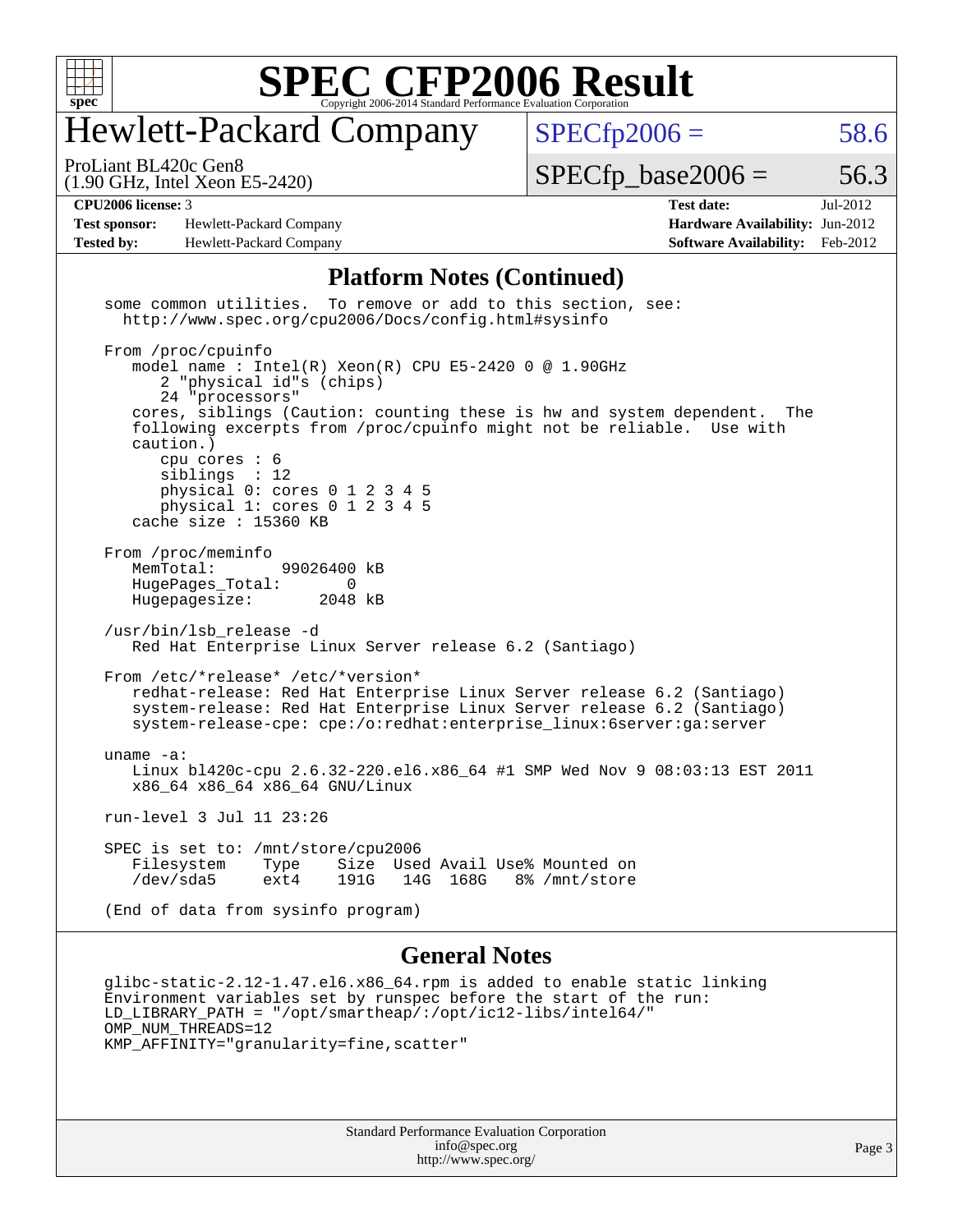

### Hewlett-Packard Company

(1.90 GHz, Intel Xeon E5-2420) ProLiant BL420c Gen8

 $SPECTp2006 = 58.6$ 

 $SPECTp\_base2006 = 56.3$ 

**[Test sponsor:](http://www.spec.org/auto/cpu2006/Docs/result-fields.html#Testsponsor)** Hewlett-Packard Company **[Hardware Availability:](http://www.spec.org/auto/cpu2006/Docs/result-fields.html#HardwareAvailability)** Jun-2012 **[Tested by:](http://www.spec.org/auto/cpu2006/Docs/result-fields.html#Testedby)** Hewlett-Packard Company **[Software Availability:](http://www.spec.org/auto/cpu2006/Docs/result-fields.html#SoftwareAvailability)** Feb-2012

**[CPU2006 license:](http://www.spec.org/auto/cpu2006/Docs/result-fields.html#CPU2006license)** 3 **[Test date:](http://www.spec.org/auto/cpu2006/Docs/result-fields.html#Testdate)** Jul-2012

#### **[Base Compiler Invocation](http://www.spec.org/auto/cpu2006/Docs/result-fields.html#BaseCompilerInvocation)**

[C benchmarks](http://www.spec.org/auto/cpu2006/Docs/result-fields.html#Cbenchmarks):  $\text{icc}$   $-\text{m64}$ 

[C++ benchmarks:](http://www.spec.org/auto/cpu2006/Docs/result-fields.html#CXXbenchmarks) [icpc -m64](http://www.spec.org/cpu2006/results/res2012q3/cpu2006-20120813-24225.flags.html#user_CXXbase_intel_icpc_64bit_bedb90c1146cab66620883ef4f41a67e)

[Fortran benchmarks](http://www.spec.org/auto/cpu2006/Docs/result-fields.html#Fortranbenchmarks): [ifort -m64](http://www.spec.org/cpu2006/results/res2012q3/cpu2006-20120813-24225.flags.html#user_FCbase_intel_ifort_64bit_ee9d0fb25645d0210d97eb0527dcc06e)

[Benchmarks using both Fortran and C](http://www.spec.org/auto/cpu2006/Docs/result-fields.html#BenchmarksusingbothFortranandC): [icc -m64](http://www.spec.org/cpu2006/results/res2012q3/cpu2006-20120813-24225.flags.html#user_CC_FCbase_intel_icc_64bit_0b7121f5ab7cfabee23d88897260401c) [ifort -m64](http://www.spec.org/cpu2006/results/res2012q3/cpu2006-20120813-24225.flags.html#user_CC_FCbase_intel_ifort_64bit_ee9d0fb25645d0210d97eb0527dcc06e)

#### **[Base Portability Flags](http://www.spec.org/auto/cpu2006/Docs/result-fields.html#BasePortabilityFlags)**

| 410.bwaves: -DSPEC CPU LP64                 |                                                                |
|---------------------------------------------|----------------------------------------------------------------|
| 416.gamess: - DSPEC_CPU_LP64                |                                                                |
| 433.milc: -DSPEC CPU LP64                   |                                                                |
| 434.zeusmp: -DSPEC_CPU_LP64                 |                                                                |
| 435.gromacs: -DSPEC_CPU_LP64 -nofor_main    |                                                                |
| 436.cactusADM: -DSPEC CPU LP64 -nofor main  |                                                                |
| 437.leslie3d: -DSPEC CPU LP64               |                                                                |
| 444.namd: -DSPEC CPU LP64                   |                                                                |
| 447.dealII: -DSPEC CPU LP64                 |                                                                |
| 450.soplex: -DSPEC_CPU_LP64                 |                                                                |
| 453.povray: -DSPEC_CPU_LP64                 |                                                                |
| 454.calculix: - DSPEC CPU LP64 - nofor main |                                                                |
| 459.GemsFDTD: -DSPEC CPU LP64               |                                                                |
| 465.tonto: - DSPEC CPU LP64                 |                                                                |
| 470.1bm: - DSPEC CPU LP64                   |                                                                |
|                                             | 481.wrf: -DSPEC_CPU_LP64 -DSPEC_CPU_CASE_FLAG -DSPEC_CPU_LINUX |
| 482.sphinx3: -DSPEC_CPU_LP64                |                                                                |
|                                             |                                                                |

#### **[Base Optimization Flags](http://www.spec.org/auto/cpu2006/Docs/result-fields.html#BaseOptimizationFlags)**

[C benchmarks](http://www.spec.org/auto/cpu2006/Docs/result-fields.html#Cbenchmarks): [-xAVX](http://www.spec.org/cpu2006/results/res2012q3/cpu2006-20120813-24225.flags.html#user_CCbase_f-xAVX) [-ipo](http://www.spec.org/cpu2006/results/res2012q3/cpu2006-20120813-24225.flags.html#user_CCbase_f-ipo) [-O3](http://www.spec.org/cpu2006/results/res2012q3/cpu2006-20120813-24225.flags.html#user_CCbase_f-O3) [-no-prec-div](http://www.spec.org/cpu2006/results/res2012q3/cpu2006-20120813-24225.flags.html#user_CCbase_f-no-prec-div) [-static](http://www.spec.org/cpu2006/results/res2012q3/cpu2006-20120813-24225.flags.html#user_CCbase_f-static) [-parallel](http://www.spec.org/cpu2006/results/res2012q3/cpu2006-20120813-24225.flags.html#user_CCbase_f-parallel) [-opt-prefetch](http://www.spec.org/cpu2006/results/res2012q3/cpu2006-20120813-24225.flags.html#user_CCbase_f-opt-prefetch) [-ansi-alias](http://www.spec.org/cpu2006/results/res2012q3/cpu2006-20120813-24225.flags.html#user_CCbase_f-ansi-alias) [C++ benchmarks:](http://www.spec.org/auto/cpu2006/Docs/result-fields.html#CXXbenchmarks) [-xAVX](http://www.spec.org/cpu2006/results/res2012q3/cpu2006-20120813-24225.flags.html#user_CXXbase_f-xAVX) [-ipo](http://www.spec.org/cpu2006/results/res2012q3/cpu2006-20120813-24225.flags.html#user_CXXbase_f-ipo) [-O3](http://www.spec.org/cpu2006/results/res2012q3/cpu2006-20120813-24225.flags.html#user_CXXbase_f-O3) [-no-prec-div](http://www.spec.org/cpu2006/results/res2012q3/cpu2006-20120813-24225.flags.html#user_CXXbase_f-no-prec-div) [-static](http://www.spec.org/cpu2006/results/res2012q3/cpu2006-20120813-24225.flags.html#user_CXXbase_f-static) [-opt-prefetch](http://www.spec.org/cpu2006/results/res2012q3/cpu2006-20120813-24225.flags.html#user_CXXbase_f-opt-prefetch) [-ansi-alias](http://www.spec.org/cpu2006/results/res2012q3/cpu2006-20120813-24225.flags.html#user_CXXbase_f-ansi-alias) [Fortran benchmarks](http://www.spec.org/auto/cpu2006/Docs/result-fields.html#Fortranbenchmarks): [-xAVX](http://www.spec.org/cpu2006/results/res2012q3/cpu2006-20120813-24225.flags.html#user_FCbase_f-xAVX) [-ipo](http://www.spec.org/cpu2006/results/res2012q3/cpu2006-20120813-24225.flags.html#user_FCbase_f-ipo) [-O3](http://www.spec.org/cpu2006/results/res2012q3/cpu2006-20120813-24225.flags.html#user_FCbase_f-O3) [-no-prec-div](http://www.spec.org/cpu2006/results/res2012q3/cpu2006-20120813-24225.flags.html#user_FCbase_f-no-prec-div) [-static](http://www.spec.org/cpu2006/results/res2012q3/cpu2006-20120813-24225.flags.html#user_FCbase_f-static) [-parallel](http://www.spec.org/cpu2006/results/res2012q3/cpu2006-20120813-24225.flags.html#user_FCbase_f-parallel) [-opt-prefetch](http://www.spec.org/cpu2006/results/res2012q3/cpu2006-20120813-24225.flags.html#user_FCbase_f-opt-prefetch) [Benchmarks using both Fortran and C](http://www.spec.org/auto/cpu2006/Docs/result-fields.html#BenchmarksusingbothFortranandC): [-xAVX](http://www.spec.org/cpu2006/results/res2012q3/cpu2006-20120813-24225.flags.html#user_CC_FCbase_f-xAVX) [-ipo](http://www.spec.org/cpu2006/results/res2012q3/cpu2006-20120813-24225.flags.html#user_CC_FCbase_f-ipo) [-O3](http://www.spec.org/cpu2006/results/res2012q3/cpu2006-20120813-24225.flags.html#user_CC_FCbase_f-O3) [-no-prec-div](http://www.spec.org/cpu2006/results/res2012q3/cpu2006-20120813-24225.flags.html#user_CC_FCbase_f-no-prec-div) [-static](http://www.spec.org/cpu2006/results/res2012q3/cpu2006-20120813-24225.flags.html#user_CC_FCbase_f-static) [-parallel](http://www.spec.org/cpu2006/results/res2012q3/cpu2006-20120813-24225.flags.html#user_CC_FCbase_f-parallel) [-opt-prefetch](http://www.spec.org/cpu2006/results/res2012q3/cpu2006-20120813-24225.flags.html#user_CC_FCbase_f-opt-prefetch) [-ansi-alias](http://www.spec.org/cpu2006/results/res2012q3/cpu2006-20120813-24225.flags.html#user_CC_FCbase_f-ansi-alias)

| <b>Standard Performance Evaluation Corporation</b> |
|----------------------------------------------------|
| info@spec.org                                      |
| http://www.spec.org/                               |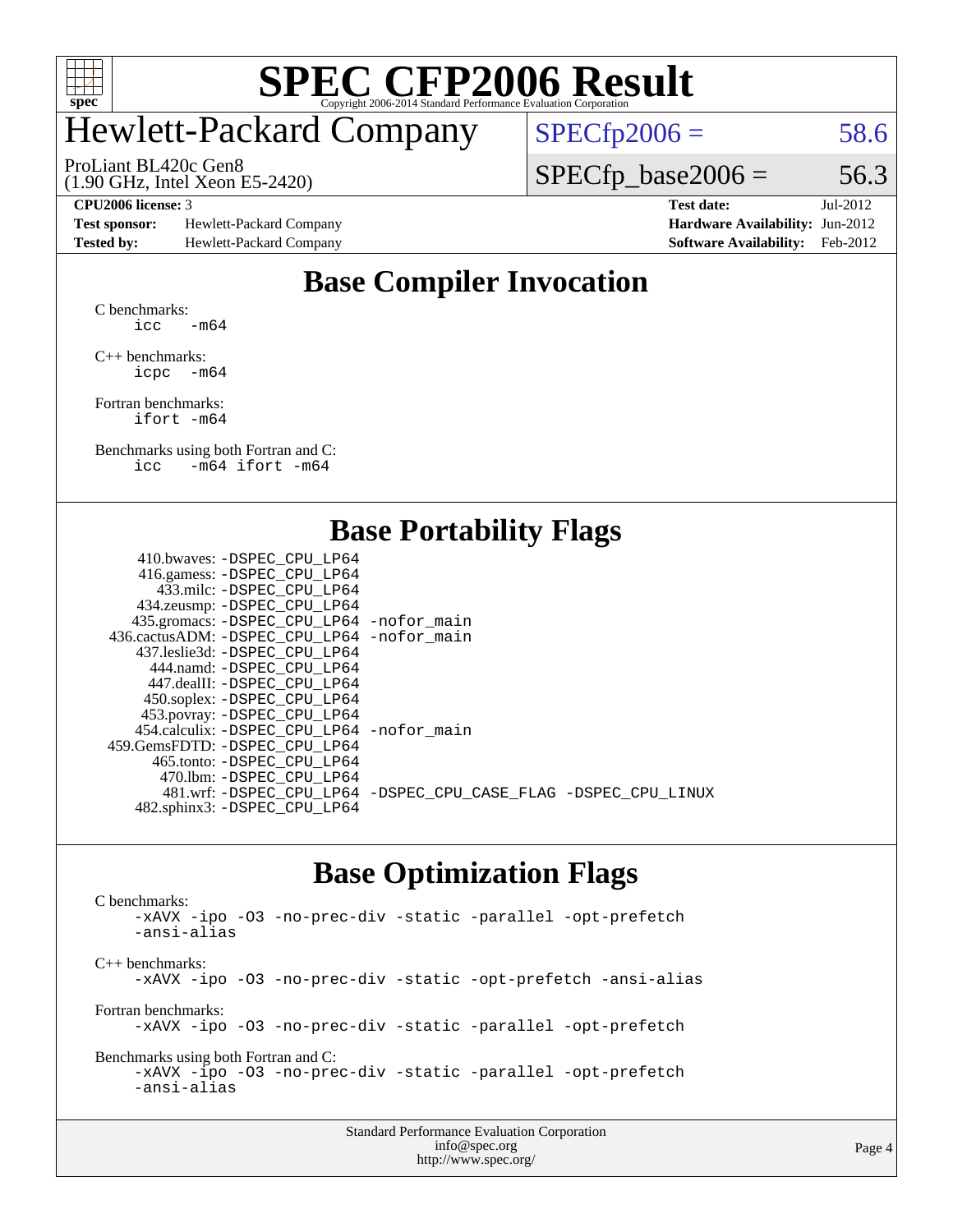

### Hewlett-Packard Company

(1.90 GHz, Intel Xeon E5-2420) ProLiant BL420c Gen8

 $SPECfp2006 = 58.6$  $SPECfp2006 = 58.6$ 

 $SPECTp\_base2006 = 56.3$ 

**[Test sponsor:](http://www.spec.org/auto/cpu2006/Docs/result-fields.html#Testsponsor)** Hewlett-Packard Company **[Hardware Availability:](http://www.spec.org/auto/cpu2006/Docs/result-fields.html#HardwareAvailability)** Jun-2012 **[Tested by:](http://www.spec.org/auto/cpu2006/Docs/result-fields.html#Testedby)** Hewlett-Packard Company **[Software Availability:](http://www.spec.org/auto/cpu2006/Docs/result-fields.html#SoftwareAvailability)** Feb-2012

**[CPU2006 license:](http://www.spec.org/auto/cpu2006/Docs/result-fields.html#CPU2006license)** 3 **[Test date:](http://www.spec.org/auto/cpu2006/Docs/result-fields.html#Testdate)** Jul-2012

#### **[Peak Compiler Invocation](http://www.spec.org/auto/cpu2006/Docs/result-fields.html#PeakCompilerInvocation)**

[C benchmarks](http://www.spec.org/auto/cpu2006/Docs/result-fields.html#Cbenchmarks):  $\text{icc}$   $-\text{m64}$ 

[C++ benchmarks:](http://www.spec.org/auto/cpu2006/Docs/result-fields.html#CXXbenchmarks) [icpc -m64](http://www.spec.org/cpu2006/results/res2012q3/cpu2006-20120813-24225.flags.html#user_CXXpeak_intel_icpc_64bit_bedb90c1146cab66620883ef4f41a67e)

[Fortran benchmarks](http://www.spec.org/auto/cpu2006/Docs/result-fields.html#Fortranbenchmarks): [ifort -m64](http://www.spec.org/cpu2006/results/res2012q3/cpu2006-20120813-24225.flags.html#user_FCpeak_intel_ifort_64bit_ee9d0fb25645d0210d97eb0527dcc06e)

[Benchmarks using both Fortran and C](http://www.spec.org/auto/cpu2006/Docs/result-fields.html#BenchmarksusingbothFortranandC): [icc -m64](http://www.spec.org/cpu2006/results/res2012q3/cpu2006-20120813-24225.flags.html#user_CC_FCpeak_intel_icc_64bit_0b7121f5ab7cfabee23d88897260401c) [ifort -m64](http://www.spec.org/cpu2006/results/res2012q3/cpu2006-20120813-24225.flags.html#user_CC_FCpeak_intel_ifort_64bit_ee9d0fb25645d0210d97eb0527dcc06e)

#### **[Peak Portability Flags](http://www.spec.org/auto/cpu2006/Docs/result-fields.html#PeakPortabilityFlags)**

Same as Base Portability Flags

#### **[Peak Optimization Flags](http://www.spec.org/auto/cpu2006/Docs/result-fields.html#PeakOptimizationFlags)**

[C benchmarks](http://www.spec.org/auto/cpu2006/Docs/result-fields.html#Cbenchmarks):

 433.milc: [-xAVX](http://www.spec.org/cpu2006/results/res2012q3/cpu2006-20120813-24225.flags.html#user_peakPASS2_CFLAGSPASS2_LDFLAGS433_milc_f-xAVX)(pass 2) [-prof-gen](http://www.spec.org/cpu2006/results/res2012q3/cpu2006-20120813-24225.flags.html#user_peakPASS1_CFLAGSPASS1_LDFLAGS433_milc_prof_gen_e43856698f6ca7b7e442dfd80e94a8fc)(pass 1) [-ipo](http://www.spec.org/cpu2006/results/res2012q3/cpu2006-20120813-24225.flags.html#user_peakPASS2_CFLAGSPASS2_LDFLAGS433_milc_f-ipo)(pass 2) [-O3](http://www.spec.org/cpu2006/results/res2012q3/cpu2006-20120813-24225.flags.html#user_peakPASS2_CFLAGSPASS2_LDFLAGS433_milc_f-O3)(pass 2) [-no-prec-div](http://www.spec.org/cpu2006/results/res2012q3/cpu2006-20120813-24225.flags.html#user_peakPASS2_CFLAGSPASS2_LDFLAGS433_milc_f-no-prec-div)(pass 2) [-prof-use](http://www.spec.org/cpu2006/results/res2012q3/cpu2006-20120813-24225.flags.html#user_peakPASS2_CFLAGSPASS2_LDFLAGS433_milc_prof_use_bccf7792157ff70d64e32fe3e1250b55)(pass 2) [-static](http://www.spec.org/cpu2006/results/res2012q3/cpu2006-20120813-24225.flags.html#user_peakOPTIMIZE433_milc_f-static) [-auto-ilp32](http://www.spec.org/cpu2006/results/res2012q3/cpu2006-20120813-24225.flags.html#user_peakCOPTIMIZE433_milc_f-auto-ilp32) [-ansi-alias](http://www.spec.org/cpu2006/results/res2012q3/cpu2006-20120813-24225.flags.html#user_peakCOPTIMIZE433_milc_f-ansi-alias)

 $470.$ lbm: basepeak = yes

 $482$ .sphinx3: basepeak = yes

[C++ benchmarks:](http://www.spec.org/auto/cpu2006/Docs/result-fields.html#CXXbenchmarks)

 444.namd: [-xAVX](http://www.spec.org/cpu2006/results/res2012q3/cpu2006-20120813-24225.flags.html#user_peakPASS2_CXXFLAGSPASS2_LDFLAGS444_namd_f-xAVX)(pass 2) [-prof-gen](http://www.spec.org/cpu2006/results/res2012q3/cpu2006-20120813-24225.flags.html#user_peakPASS1_CXXFLAGSPASS1_LDFLAGS444_namd_prof_gen_e43856698f6ca7b7e442dfd80e94a8fc)(pass 1) [-ipo](http://www.spec.org/cpu2006/results/res2012q3/cpu2006-20120813-24225.flags.html#user_peakPASS2_CXXFLAGSPASS2_LDFLAGS444_namd_f-ipo)(pass 2) [-O3](http://www.spec.org/cpu2006/results/res2012q3/cpu2006-20120813-24225.flags.html#user_peakPASS2_CXXFLAGSPASS2_LDFLAGS444_namd_f-O3)(pass 2) [-no-prec-div](http://www.spec.org/cpu2006/results/res2012q3/cpu2006-20120813-24225.flags.html#user_peakPASS2_CXXFLAGSPASS2_LDFLAGS444_namd_f-no-prec-div)(pass 2) [-prof-use](http://www.spec.org/cpu2006/results/res2012q3/cpu2006-20120813-24225.flags.html#user_peakPASS2_CXXFLAGSPASS2_LDFLAGS444_namd_prof_use_bccf7792157ff70d64e32fe3e1250b55)(pass 2) [-fno-alias](http://www.spec.org/cpu2006/results/res2012q3/cpu2006-20120813-24225.flags.html#user_peakCXXOPTIMIZEOPTIMIZE444_namd_f-no-alias_694e77f6c5a51e658e82ccff53a9e63a) [-auto-ilp32](http://www.spec.org/cpu2006/results/res2012q3/cpu2006-20120813-24225.flags.html#user_peakCXXOPTIMIZE444_namd_f-auto-ilp32)

 $447$ .dealII: basepeak = yes

 450.soplex: [-xAVX](http://www.spec.org/cpu2006/results/res2012q3/cpu2006-20120813-24225.flags.html#user_peakCXXOPTIMIZE450_soplex_f-xAVX) [-ipo](http://www.spec.org/cpu2006/results/res2012q3/cpu2006-20120813-24225.flags.html#user_peakCXXOPTIMIZE450_soplex_f-ipo) [-O3](http://www.spec.org/cpu2006/results/res2012q3/cpu2006-20120813-24225.flags.html#user_peakCXXOPTIMIZE450_soplex_f-O3) [-no-prec-div](http://www.spec.org/cpu2006/results/res2012q3/cpu2006-20120813-24225.flags.html#user_peakCXXOPTIMIZE450_soplex_f-no-prec-div) [-static](http://www.spec.org/cpu2006/results/res2012q3/cpu2006-20120813-24225.flags.html#user_peakCXXOPTIMIZE450_soplex_f-static) [-opt-prefetch](http://www.spec.org/cpu2006/results/res2012q3/cpu2006-20120813-24225.flags.html#user_peakCXXOPTIMIZE450_soplex_f-opt-prefetch) [-ansi-alias](http://www.spec.org/cpu2006/results/res2012q3/cpu2006-20120813-24225.flags.html#user_peakCXXOPTIMIZE450_soplex_f-ansi-alias)

 453.povray: [-xAVX](http://www.spec.org/cpu2006/results/res2012q3/cpu2006-20120813-24225.flags.html#user_peakPASS2_CXXFLAGSPASS2_LDFLAGS453_povray_f-xAVX)(pass 2) [-prof-gen](http://www.spec.org/cpu2006/results/res2012q3/cpu2006-20120813-24225.flags.html#user_peakPASS1_CXXFLAGSPASS1_LDFLAGS453_povray_prof_gen_e43856698f6ca7b7e442dfd80e94a8fc)(pass 1) [-ipo](http://www.spec.org/cpu2006/results/res2012q3/cpu2006-20120813-24225.flags.html#user_peakPASS2_CXXFLAGSPASS2_LDFLAGS453_povray_f-ipo)(pass 2) [-O3](http://www.spec.org/cpu2006/results/res2012q3/cpu2006-20120813-24225.flags.html#user_peakPASS2_CXXFLAGSPASS2_LDFLAGS453_povray_f-O3)(pass 2) [-no-prec-div](http://www.spec.org/cpu2006/results/res2012q3/cpu2006-20120813-24225.flags.html#user_peakPASS2_CXXFLAGSPASS2_LDFLAGS453_povray_f-no-prec-div)(pass 2) [-prof-use](http://www.spec.org/cpu2006/results/res2012q3/cpu2006-20120813-24225.flags.html#user_peakPASS2_CXXFLAGSPASS2_LDFLAGS453_povray_prof_use_bccf7792157ff70d64e32fe3e1250b55)(pass 2) [-unroll4](http://www.spec.org/cpu2006/results/res2012q3/cpu2006-20120813-24225.flags.html#user_peakCXXOPTIMIZE453_povray_f-unroll_4e5e4ed65b7fd20bdcd365bec371b81f) [-ansi-alias](http://www.spec.org/cpu2006/results/res2012q3/cpu2006-20120813-24225.flags.html#user_peakCXXOPTIMIZE453_povray_f-ansi-alias)

[Fortran benchmarks](http://www.spec.org/auto/cpu2006/Docs/result-fields.html#Fortranbenchmarks):

 410.bwaves: [-xAVX](http://www.spec.org/cpu2006/results/res2012q3/cpu2006-20120813-24225.flags.html#user_peakOPTIMIZE410_bwaves_f-xAVX) [-ipo](http://www.spec.org/cpu2006/results/res2012q3/cpu2006-20120813-24225.flags.html#user_peakOPTIMIZE410_bwaves_f-ipo) [-O3](http://www.spec.org/cpu2006/results/res2012q3/cpu2006-20120813-24225.flags.html#user_peakOPTIMIZE410_bwaves_f-O3) [-no-prec-div](http://www.spec.org/cpu2006/results/res2012q3/cpu2006-20120813-24225.flags.html#user_peakOPTIMIZE410_bwaves_f-no-prec-div) [-opt-prefetch](http://www.spec.org/cpu2006/results/res2012q3/cpu2006-20120813-24225.flags.html#user_peakOPTIMIZE410_bwaves_f-opt-prefetch) [-parallel](http://www.spec.org/cpu2006/results/res2012q3/cpu2006-20120813-24225.flags.html#user_peakOPTIMIZE410_bwaves_f-parallel) [-static](http://www.spec.org/cpu2006/results/res2012q3/cpu2006-20120813-24225.flags.html#user_peakOPTIMIZE410_bwaves_f-static)

Continued on next page

Standard Performance Evaluation Corporation [info@spec.org](mailto:info@spec.org) <http://www.spec.org/>